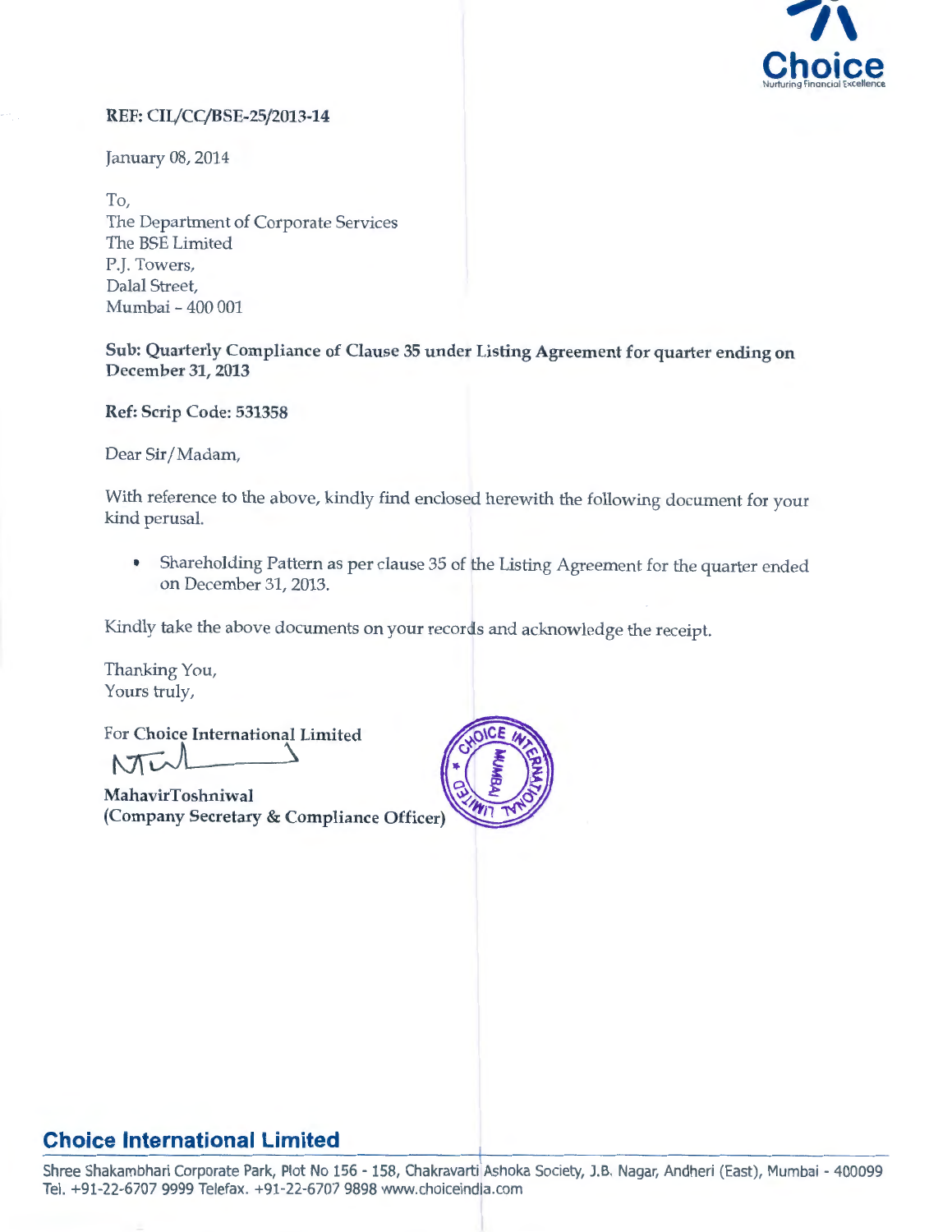

(1 )(a) Statement showing ShareHolding Pattern

Name of the Company : Choice International Ltd. Quarter Ended : 31-12-2013 Scrip Code: 531358

| Partly paid-up Shares                        | <b>No.of Partly paid-up Shares</b>                        | As a % of total No. of<br><b>Partly paid-up Shares</b> | As a % of Total no. of<br><b>Shares of the Company</b>             |
|----------------------------------------------|-----------------------------------------------------------|--------------------------------------------------------|--------------------------------------------------------------------|
| Held by Promoters/<br><b>Promoters Group</b> |                                                           |                                                        |                                                                    |
| <b>Held by Public</b>                        |                                                           |                                                        |                                                                    |
| <b>TOTAL - D</b>                             |                                                           |                                                        |                                                                    |
|                                              | Outstanding Conv. Securities No.of Outstanding Securities | As a % of Total no.of<br><b>O/S Conv.Securities</b>    | As a % of Total no.of shares<br>of the Co., assuming full<br>conv. |
| Held by Promoters/<br><b>Promoters Group</b> |                                                           |                                                        |                                                                    |
| <b>Held by Public</b>                        |                                                           |                                                        |                                                                    |
| <b>TOTAL - E</b>                             |                                                           |                                                        |                                                                    |

| <b>Warrants:</b>                      | No.of Warrants | As a % of Total no.of<br><b>Warrants</b> | As a % of Total no.of shares<br>of the Co., assuming full<br>conv. |  |  |
|---------------------------------------|----------------|------------------------------------------|--------------------------------------------------------------------|--|--|
| Held by Promotors/<br>Promoters Group |                |                                          |                                                                    |  |  |
| Held by Public                        |                |                                          |                                                                    |  |  |
| <b>TOTAL - F</b>                      |                |                                          |                                                                    |  |  |

| Total paid-up Capital of the              |          |
|-------------------------------------------|----------|
| Company assum- ing full                   |          |
| <b>Conv. Of warrants &amp; securities</b> | 10004800 |



## **Choice International Limited**

Shree Shakambhari Corporate Park, Plot No 156 - 158, Chakravarti Ashoka Society, J.B. Nagar, Andheri (East), Mumbai - 400099 Tel. +91-22-6707 9999 Telefax. +91-22-6707 9898 www.choiceindia.com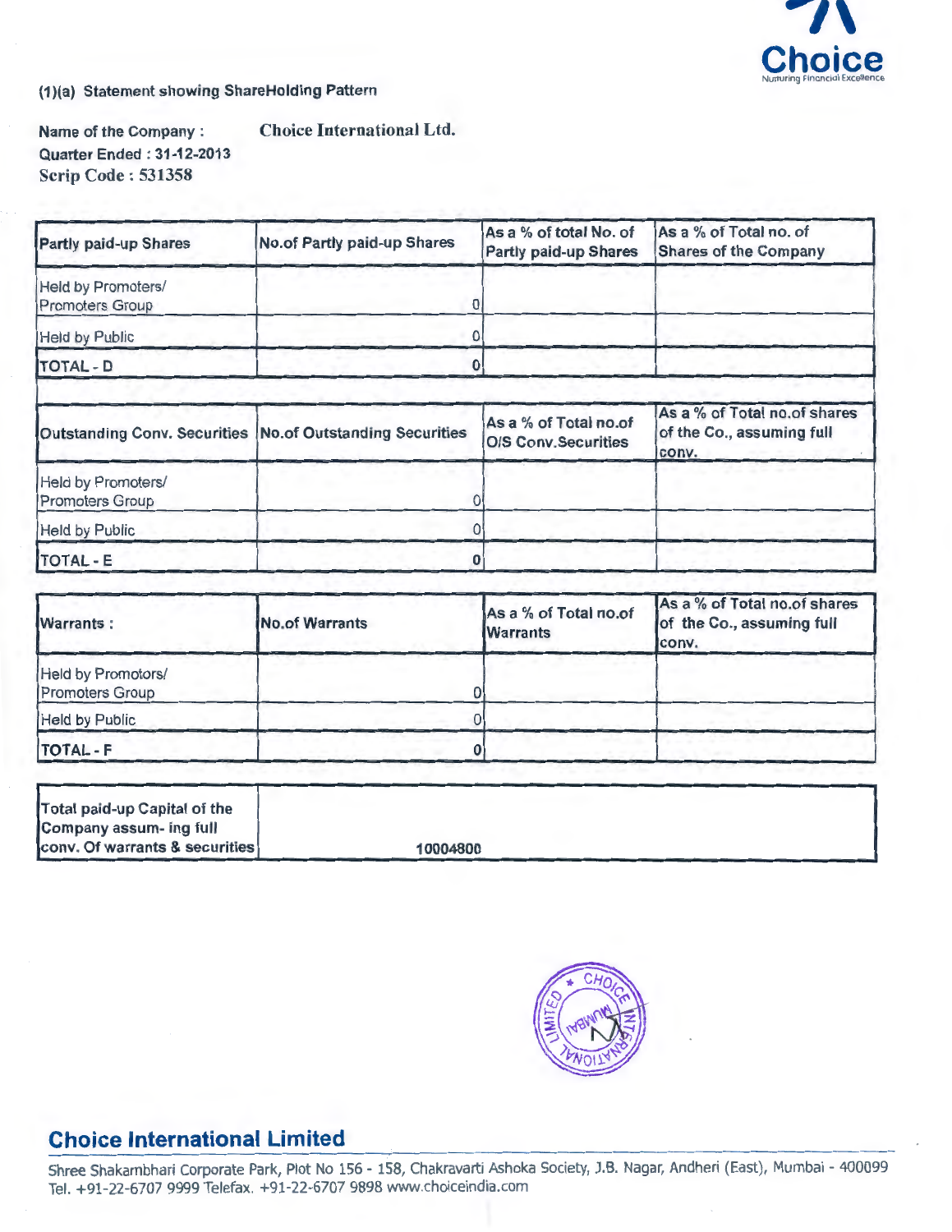#### Statement Showing Shareholding Pattern - Table (I)(a)

| <b>Scrip Code: 531358</b> |                                  |
|---------------------------|----------------------------------|
|                           | <b>Ouarter Ended: 31-12-2013</b> |

 $*$   $S$  enoice

| Category<br>code  | Category of<br><b>Shareholder</b>                                                                         | Number of<br><b>Shareholders</b> | <b>Total</b><br>number<br>of shares | Number of shares held in<br>dematerialized form | <b>Total shareholding as a</b><br>shares | percentage of total number of      | Shares pledged or<br>otherwise encumbered |                                     |
|-------------------|-----------------------------------------------------------------------------------------------------------|----------------------------------|-------------------------------------|-------------------------------------------------|------------------------------------------|------------------------------------|-------------------------------------------|-------------------------------------|
|                   |                                                                                                           |                                  |                                     |                                                 | As a<br>percentage of<br>$(A+B)$         | As a<br>percentage of<br>$(A+B+C)$ | Number of<br>shares                       | As a<br>% of Total No.<br>of Shares |
| (A)               | <b>Shareholding of Promoter and Promoter</b>                                                              |                                  |                                     |                                                 |                                          |                                    |                                           |                                     |
|                   | Group<br>Indian                                                                                           |                                  |                                     |                                                 |                                          |                                    |                                           |                                     |
| 1<br>$\mathbf{a}$ | Individual/Huf                                                                                            | 12                               | 3486527                             | 3486527                                         | 34.85                                    | 34.85                              | 750000                                    | 21.51                               |
| $\mathbf b$       | Central/State Gov                                                                                         | $\theta$                         | $\mathbf{O}$                        |                                                 | 0.00                                     | 0.00                               | $\bf{0}$                                  | 0.00                                |
| $\mathbb{C}$      | <b>Bodies Corporates</b>                                                                                  | $\mathbf{1}$                     | 200000                              | 200000                                          | 2.00                                     | 2.00                               | $\overline{0}$                            | 0.00                                |
| d                 | Fins / Banks                                                                                              | $\bf{0}$                         | $\overline{0}$                      | $\overline{0}$                                  | 0.00                                     | 0.00                               | 0                                         | 0.00                                |
| $\mathbf e$       | Any Other specify                                                                                         | $\overline{0}$                   | $\overline{0}$                      | $\vert 0 \vert$                                 | 0.00                                     | 0.00                               | $\theta$                                  | 0.00                                |
| $e-1$             |                                                                                                           | $\bf{0}$                         | $\overline{0}$                      | $\theta$                                        | 0.00                                     | 0.00                               | $\vert 0 \vert$                           | 0.00                                |
| $e-2$             |                                                                                                           | $\overline{0}$                   | $\overline{0}$                      | $\mathbf{0}$                                    | 0.00                                     | 0.00                               | $\theta$                                  | 0.00                                |
|                   | Sub Total(A)(1)                                                                                           | 13                               | 3686527                             | 3686527                                         | 36.85                                    | 36.85                              | 750000                                    | 20.34                               |
| $\overline{2}$    | Foreign                                                                                                   |                                  |                                     |                                                 |                                          |                                    |                                           |                                     |
| $\bf{a}$          | <b>Indy NRI/For Ind</b>                                                                                   | $\mathbf{0}$                     | $\vert 0 \vert$                     | $\overline{0}$                                  | 0.00                                     | 0.00                               | 0.00                                      | 0.00                                |
| b                 | <b>Bodies Corporate</b>                                                                                   | $\bf{0}$                         | $\circ$                             | $\mathbf{0}$                                    | 0.00                                     | 0.00                               | 0.00                                      | 0.00                                |
| c                 | <b>Institutions</b>                                                                                       | $\mathbf{0}$                     | $\bf 0$                             | $\bf 0$                                         | 0.00                                     | 0.00                               | 0.00                                      | 0,00                                |
| d                 | Qualified For.Inv.                                                                                        | $\bf{0}$                         | 0                                   | $\theta$                                        | 0.00                                     | 0.00                               | 0.00                                      | 0.00                                |
| e                 | <b>Any Other Specify</b>                                                                                  | $\mathbf{0}$<br>$\mathbf{0}$     | $\overline{0}$<br>$\overline{0}$    | $\theta$                                        | 0.00                                     | 0,00                               | 0.00                                      | 0,00                                |
| $e-1$<br>$e-2$    |                                                                                                           | 0                                | $\vert 0 \vert$                     | $\bf 0$<br>$\overline{0}$                       | 0.00<br>0.00                             | 0.00                               | 0.00                                      | 0.00                                |
|                   | Sub Total(A)(2)                                                                                           | $\boldsymbol{0}$                 | $\bf{0}$                            | $\boldsymbol{0}$                                | 0.00                                     | 0.00<br>0.00                       | 0.00<br>0.00                              | 0.00<br>0.00                        |
|                   | <b>Total Shareholding of Promoter</b><br>and<br><b>Promoter Group</b><br>Total $(A)$ =<br>$(A)(1)+(A)(2)$ | 13                               | 3686527                             | 3686527                                         | 36.85                                    | 36.85                              | 750000                                    | 20.34                               |
| (B)               | <b>Public shareholding</b>                                                                                |                                  |                                     |                                                 |                                          |                                    |                                           |                                     |
| 1                 | <b>Institutions</b>                                                                                       |                                  |                                     |                                                 |                                          |                                    |                                           |                                     |
| $\mathbf a$       | <b>Mutual Funds</b>                                                                                       | $\overline{0}$                   | $\mathbf{0}$                        | $\bf{0}$                                        | 0.00                                     | 0.00                               |                                           |                                     |
| b                 | <b>Fins / Banks</b>                                                                                       | $\vert 0 \vert$                  | $\vert 0 \vert$                     | $\overline{0}$                                  | 0.00                                     | 0.00                               |                                           |                                     |
| $\mathbf c$       | <b>Central/State Govt</b>                                                                                 | $\Omega$                         | 0                                   | $\pmb{0}$                                       | 0.00                                     | 0.00                               |                                           |                                     |
| d                 | Venture Cap Fund                                                                                          | $\mathbf{0}$                     | 0                                   | $\overline{0}$                                  | 0.00                                     | 0.00                               |                                           |                                     |
| e                 | <b>Insurance Comp(s)</b>                                                                                  | $\overline{0}$                   | $\overline{0}$                      | $\overline{0}$                                  | 0.00                                     | 0.00                               |                                           |                                     |
| $\mathbf{f}$      | <b>Foreign Ins Invest</b>                                                                                 | $\mathbf{0}$                     | 0                                   | $\overline{0}$                                  | 0.00                                     | 0.00                               |                                           |                                     |
| $\mathbf{g}$<br>h | Foreign Ven Cap In<br>Qualified For.Inv.                                                                  | $\bf{0}$<br>$\overline{0}$       | 0 <br>$\overline{0}$                | 0                                               | 0.00                                     | 0.00                               |                                           |                                     |
| i.                | Any Other-Specify                                                                                         | $\overline{0}$                   | 0                                   | $\overline{0}$<br>$\boldsymbol{0}$              | 0.00<br>0.00                             | 0.00<br>0.00                       |                                           |                                     |
| $i-1$             |                                                                                                           | $\theta$                         | $\boldsymbol{0}$                    | $\mathbf{O}$                                    | 0.00                                     | 0.00                               |                                           |                                     |
| $i-2$             |                                                                                                           | $\overline{0}$                   | $\mathbf{0}$                        | $\mathbf 0$                                     | 0.00                                     | 0.00                               |                                           |                                     |
|                   | $S1$ Divided $(S)(1)$                                                                                     | $\mathbf{0}$                     | 0                                   | $\bf{0}$                                        | 0.00                                     | 0.00                               |                                           |                                     |
|                   |                                                                                                           |                                  |                                     |                                                 |                                          |                                    |                                           |                                     |
| B <sub>2</sub>    | <b>Non-institutions</b>                                                                                   |                                  |                                     |                                                 |                                          |                                    |                                           |                                     |
| $\bf{a}$          | <b>Bodies Corporates</b>                                                                                  | 111                              | 3532578                             | 3180578                                         | 35.31                                    | 35.31                              |                                           |                                     |
| b                 | Individuals                                                                                               |                                  |                                     |                                                 |                                          |                                    |                                           |                                     |
|                   | i) upto Rs 1-Lac                                                                                          | 2305                             | 1471842                             | 1395240                                         | 14.71                                    | 14.71                              |                                           |                                     |
|                   | ii) above Rs1-Lac                                                                                         | 41                               | 1167967                             | 1167967                                         | 11.67                                    | 11.67                              |                                           |                                     |
| c                 | Qualified For. Inv.                                                                                       | 0                                | $\Omega$                            | $\overline{0}$                                  | 0.00                                     | 0.00                               |                                           |                                     |
| d                 | Any Other-Clr-Mem                                                                                         | 11                               | 140658                              | 140658                                          | 1.41                                     | 1.41                               |                                           |                                     |
| $d-1$<br>$d-2$    |                                                                                                           | $\overline{0}$<br>$\circ$        | 0 <br>$\overline{0}$                | 0                                               | 0.00                                     | 0.00                               |                                           |                                     |
|                   | $-OCB$                                                                                                    | 0                                | $\overline{0}$                      | $\boldsymbol{0}$<br>$\mathbf 0$                 | 0.00<br>0.00                             | 0.00<br>0.00                       |                                           |                                     |
|                   | -NRI                                                                                                      | 11                               | 5228                                | 5228                                            | 0.05                                     | 0.05                               |                                           |                                     |
|                   | Sub-Total $(B)(2)$                                                                                        | 2479                             | 6318273                             | 5889671                                         | 63.15                                    | 63.15                              |                                           |                                     |
| (B)               | Total (B)= (B)(1)+(B)(2)                                                                                  | 2479                             | 6318273                             | 5889671                                         | 63.15                                    | 63.15                              |                                           |                                     |
|                   | TOTAL $(A)+(B)$                                                                                           | 2492                             | 10004800                            | 9576198                                         | 100.00                                   | 100.00                             | 750000                                    | 7.50                                |
| (C)               | Held by Custodians against Depository<br><b>Receipts</b>                                                  |                                  |                                     |                                                 |                                          |                                    |                                           |                                     |
|                   | <b>PROMOTER &amp; PRO GRP</b>                                                                             | $\bf{0}$                         | $\vert 0 \vert$                     |                                                 |                                          |                                    |                                           |                                     |
|                   | <b>PUBLIC</b>                                                                                             | 0                                | $\bf{0}$                            | $\pmb{0}$<br>$\bf{0}$                           | 0.00<br>0.00                             | 0.00                               |                                           |                                     |
|                   |                                                                                                           |                                  |                                     |                                                 |                                          | 0.00                               |                                           |                                     |
|                   | GRAND TOTAL (A)+(B)+(C)                                                                                   | 2492                             | 10004800                            | 9576198                                         | 100.00                                   | 100.00                             | 750000                                    | 7.50                                |

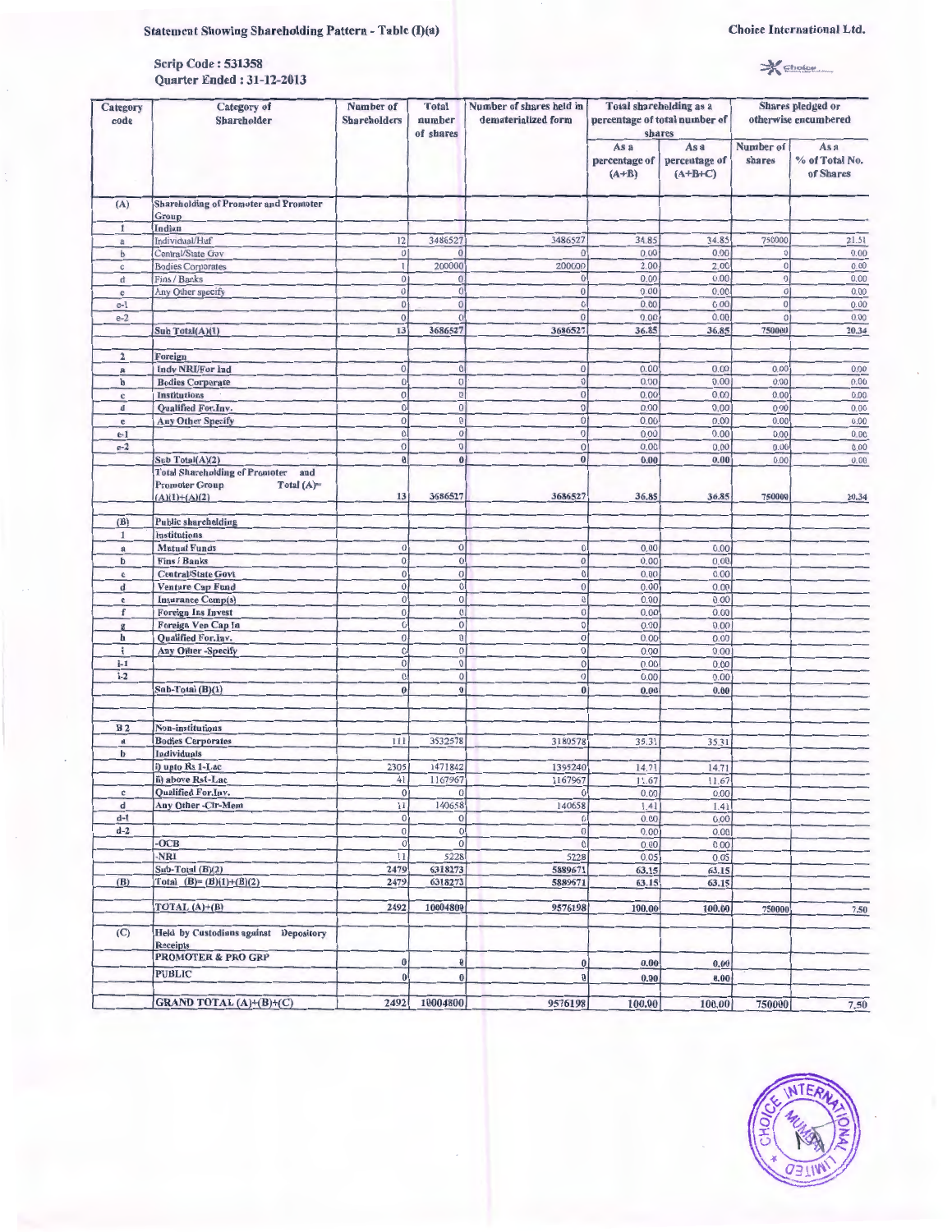#### (l)(b) Statement showing holding of securities (including shares, warrants, convertible securities) of persons belonging to the category "Promoter and Promoter Group"

| Sr. No.        | Ref-No   | Name of the shareholder                    | <b>Total Shares held</b> |                                                   | Shares pledged or otherwise encumbered |                              | <b>Details of warrant</b>                         |                               | <b>Details of convertible</b><br>securities                  |                                                | <b>Total shares</b><br>(including<br>underlying                               |                                                                                                                            |
|----------------|----------|--------------------------------------------|--------------------------|---------------------------------------------------|----------------------------------------|------------------------------|---------------------------------------------------|-------------------------------|--------------------------------------------------------------|------------------------------------------------|-------------------------------------------------------------------------------|----------------------------------------------------------------------------------------------------------------------------|
|                |          |                                            | Number                   | As a % of<br>grand total<br>$(A)$ + $(B)$ + $(C)$ | <b>Number</b>                          | % of Total<br>shares<br>held | As a % of<br>grand total<br>$(A)$ + $(B)$ + $(C)$ | Number of<br>warrants<br>held | As a % of<br>total No of<br>warrants of<br>the same<br>class | Number of<br>convertible<br>securities<br>held | As a % of<br>total No of<br>convertible<br>securities of<br>the same<br>class | shares assuming<br>full conversion of<br>warrant and<br>convertible<br>securities) as a $%$<br>of diluted share<br>capital |
|                | 00000027 | <b>VINITA SUNIL PATODIA</b>                | 1028927                  | 10.284                                            | 750000                                 | 72.891                       | 7.496                                             | $\Omega$                      | 0.000                                                        | $\Omega$                                       | 0.000                                                                         | 2.788                                                                                                                      |
| $\overline{2}$ | 00000046 | <b>HEMLATA KAMAL PODDAR</b>                | 200000                   | 1.999                                             | $\overline{0}$                         | 0.000                        | 0.000                                             | $\Omega$                      | 0.000                                                        | 0                                              | 0.000                                                                         | 1.000                                                                                                                      |
| 3              | 00000240 | <b>SUNILKUMAR PATODIA</b>                  | 300000                   | 2.999                                             | $\Omega$                               | 0.000                        | 0.000                                             | $\Omega$                      | 0.000                                                        |                                                | 0.000                                                                         | 2.999                                                                                                                      |
| 4              | 00000975 | <b>KAMAL PODDAR</b>                        | 337600                   | 3.374                                             | $\mathbf 0$                            | 0.000                        | 0.000                                             | 0                             | 0.000                                                        | $\overline{0}$                                 | 0.000                                                                         | 0.376                                                                                                                      |
| 5              | 00001128 | <b>KAMAL PODDAR (HUF)</b>                  | 225000                   | 2.249                                             | $\Omega$                               | 0.000                        | 0.000                                             | 0                             | 0.000                                                        | $\Omega$                                       | 0.000                                                                         | 1.000                                                                                                                      |
| 6              | 00001166 | <b>ARUNKUMAR PODDAR</b>                    | 200000                   | 1.999                                             | $\Omega$                               | 0.000                        | 0.000                                             | $\Omega$                      | 0.000                                                        | $\Omega$                                       | 0.000                                                                         | 0.800                                                                                                                      |
| $\overline{7}$ | 00004821 | UPTON INFRASTRUCTURE PRIVATE LIMITE        | 200000                   | 1.999                                             | $\Omega$                               | 0.000                        | 0.000                                             | $\Omega$                      | 0.000                                                        | $\Omega$                                       | 0.000                                                                         | 1.999                                                                                                                      |
| 8              | 00004887 | SONU PODDAR                                | 100000                   | 1.000                                             | $\Omega$                               | 0.000                        | 0.000                                             | $\Omega$                      | 0.000                                                        | $\overline{0}$                                 | 0.000                                                                         | 1.000                                                                                                                      |
| 9              | 00006242 | ARUNKUMAR PODDAR HUF                       | 100000                   | 1.000                                             | $\Omega$                               | 0.000                        | 0.000                                             | $\overline{0}$                | 0.000                                                        | $\Omega$                                       | 0.000                                                                         | 1.000                                                                                                                      |
| 10             | 00006506 | ANIL CHOTHMAL PATODIA                      | 250000                   | 2.499                                             | $\circ$                                | 0.000                        | 0.000                                             | $\Omega$                      | 0.000                                                        | $\Omega$                                       | 0.000                                                                         | 1.499                                                                                                                      |
| 11             | 00006563 | SUNIL CHOTHMAL PATODIA                     | 270000                   | 2.699                                             | $\overline{0}$                         | 0.000                        | 0.000                                             |                               | 0.000                                                        | 0                                              | 0.000                                                                         | 2.699                                                                                                                      |
| 12             | 00007421 | <b>ARCHANA ANIL PATODIA</b>                | 250000                   | 2.499                                             | $\Omega$                               | 0.000                        | 0.000                                             |                               | 0.000                                                        | $\overline{O}$                                 | 0.000                                                                         | 2.499                                                                                                                      |
| 13             | 00006597 | ANIL CHOTHMAL PATODIA HUF                  | 225000                   | 2.249                                             | $\Omega$                               | 0.000                        | 0.000                                             |                               | 0,000                                                        | $\Omega$                                       | 0.000                                                                         | 2.249                                                                                                                      |
|                |          | <b>Total Promoter &amp; Promoter Group</b> | 3686527                  | 36.848                                            | 750000                                 | 20.344                       | 7.496                                             | $\Omega$                      | 0.000                                                        | 0                                              | 0.000                                                                         | 21.908                                                                                                                     |

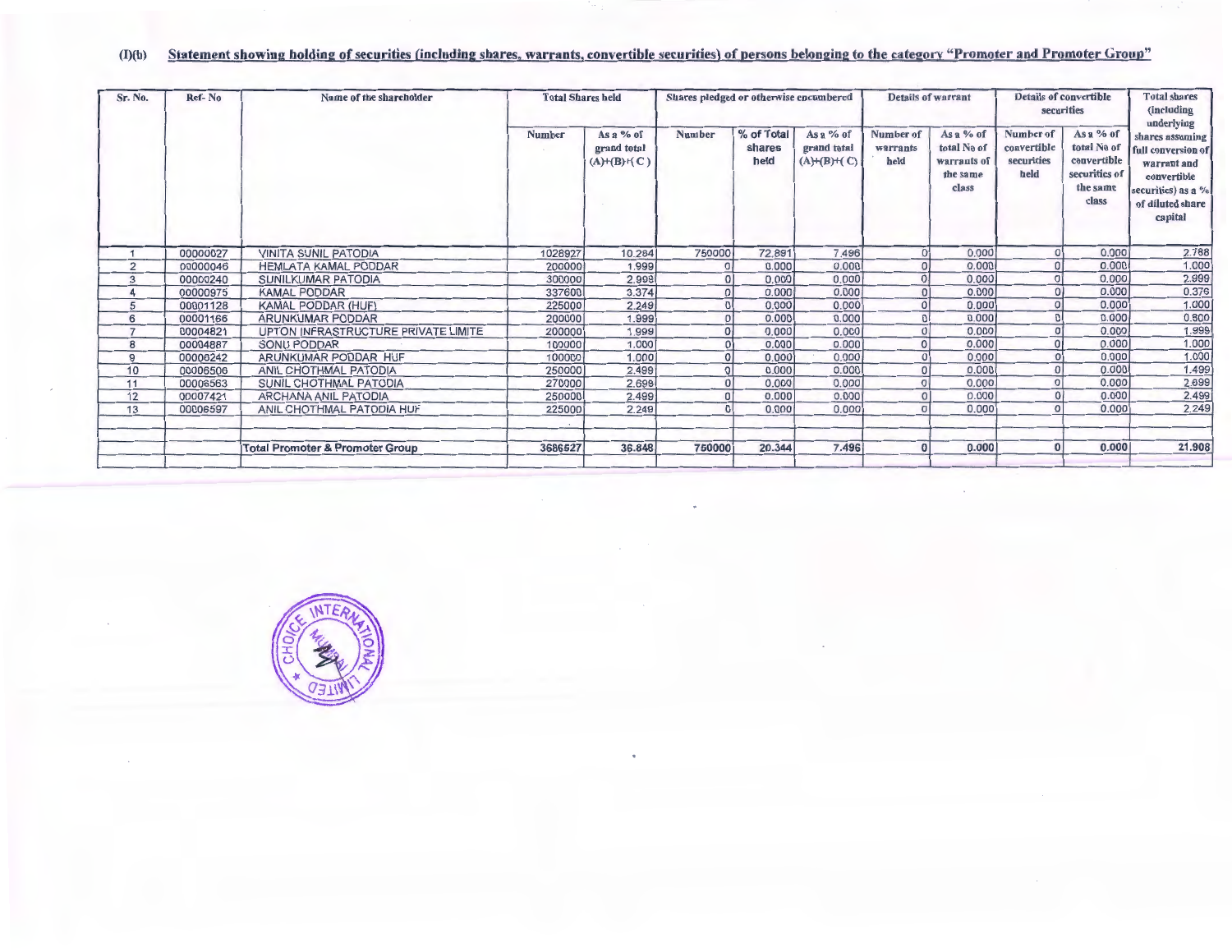| (I)(c)(i)      | Statement showing holding of securities (including shares, warrants, convertible securities) of persons belonging to the category                                                                                                  |                         |                                                                                          |                               |                                                             |                                             |                                                                                                                  |                                                                                                         |
|----------------|------------------------------------------------------------------------------------------------------------------------------------------------------------------------------------------------------------------------------------|-------------------------|------------------------------------------------------------------------------------------|-------------------------------|-------------------------------------------------------------|---------------------------------------------|------------------------------------------------------------------------------------------------------------------|---------------------------------------------------------------------------------------------------------|
|                | "Public" and holding more than 1% of the total number of shares                                                                                                                                                                    |                         |                                                                                          |                               |                                                             |                                             |                                                                                                                  |                                                                                                         |
| Sr. No.        | Name of the shareholder                                                                                                                                                                                                            | <b>Number of shares</b> | Shares as a<br>percentage of<br>total number of<br>shares {i.e.,<br><b>Grand Total</b>   | <b>Details of warrant</b>     |                                                             | <b>Details of convertible securities</b>    | <b>Total shares (including</b><br>underlying shares<br>assuming full<br>conversion of warrant<br>and convertible |                                                                                                         |
|                |                                                                                                                                                                                                                                    |                         | $(A)+(B)+(C)$<br>indicated in<br><b>Statement at</b><br>para (I)(a)<br>above}            | Number of<br>warrants<br>held | As a $%$ of<br>total No of<br>warrants of the<br>same class | Number of<br>convertible<br>securities held | As a $%$ of<br>total No of<br>convertible<br>securities of the<br>same class                                     | securities) as a % of<br>diluted share capital                                                          |
|                | <b>FLORENCE SECURITIES PRIVATE LIMITED</b>                                                                                                                                                                                         | 750000                  | 7.50                                                                                     | $\overline{0}$                | 0.00                                                        | $\overline{0}$                              | 0.00                                                                                                             | 7.50                                                                                                    |
| $\overline{2}$ | ANUGRAH STOCK & BROKING PVT LTD                                                                                                                                                                                                    | 598100                  | 5.98                                                                                     | $\overline{0}$                | 0.00                                                        | 0                                           | 0.00                                                                                                             | 5.98                                                                                                    |
| 3              | AZURA PROJECTS PVT LTD                                                                                                                                                                                                             | 410000                  | 4.10                                                                                     | $\overline{0}$                | 0.00                                                        | $\Omega$                                    | 0.00                                                                                                             | 4.10                                                                                                    |
| 4              | MANASVI CONSULTANCY PRIVATE LIMITED                                                                                                                                                                                                | 400000                  | 4.00                                                                                     | $\overline{0}$                | 0.00                                                        | $\overline{0}$                              | 0.00                                                                                                             | 4.00                                                                                                    |
| 5              | MIRANDA IMPEX PVT LTD.                                                                                                                                                                                                             | 350000                  | 3.50                                                                                     | $\overline{0}$                | 0.00                                                        | $\Omega$                                    | 0.00                                                                                                             | 3.50                                                                                                    |
| 6              | PROGRESSIVE SHARE BROKERS PRIVATE L                                                                                                                                                                                                | 246025                  | 2.46                                                                                     | $\overline{0}$                | 0.00                                                        | $\Omega$                                    | 0.00                                                                                                             | 2.46                                                                                                    |
|                | VINAYAKA REALESTATE DEVELOPMENT LTD                                                                                                                                                                                                | 187500                  | 1.87                                                                                     | $\overline{0}$                | 0.00                                                        | $\Omega$                                    | 0.001                                                                                                            | 1.87                                                                                                    |
|                | <b>Total</b>                                                                                                                                                                                                                       | 2941625                 | 29.40                                                                                    | $\overline{0}$                | 0.00                                                        | $\mathbf{0}$                                | 0.00                                                                                                             | 29.40                                                                                                   |
|                | (I)(c)(ii)Statement showing holding of securities (including shares, warrants, convertible securities) of persons (together with PAC) belonging to the category<br>"Public" and holding more than 5% of the total number of shares |                         |                                                                                          |                               |                                                             |                                             |                                                                                                                  |                                                                                                         |
| Sr. No.        | Name of the shareholder                                                                                                                                                                                                            | Number of shares        | Shares as a                                                                              |                               | <b>Details of warrant</b>                                   |                                             | <b>Details of convertible securities</b>                                                                         | <b>Total shares (including</b>                                                                          |
|                |                                                                                                                                                                                                                                    |                         | percentage of<br>total number of<br>shares {i.e.,<br><b>Grand Total</b><br>$(A)+(B)+(C)$ | Number of<br>warrants<br>held | As a % of<br>total No of<br>warrants of the<br>same class   | Number of<br>convertible<br>securities held | As a $%$ of<br>total No of<br>convertible<br>securities of the<br>same class                                     | underlying shares<br>assuming full<br>conversion of warrant<br>and convertible<br>securities) as a % of |
| 1              | <b>FLORENCE SECURITIES PRIVATE LIMITED</b>                                                                                                                                                                                         | 750000                  | 7.50                                                                                     | $\Omega$                      | 0.000                                                       | $\Omega$                                    | 0.000                                                                                                            | 7.50                                                                                                    |
| $\overline{2}$ | ANUGRAH STOCK & BROKING PVT LTD                                                                                                                                                                                                    | 598100                  | 5.98                                                                                     | $\mathbf{0}$                  | 0.000                                                       | $\Omega$                                    | 0.000                                                                                                            | 5.98                                                                                                    |
|                | Total -Public [5% & above]                                                                                                                                                                                                         | 1348100                 | 13.47                                                                                    | $\overline{0}$                | 0.000                                                       | $\mathbf{0}$                                | 0.000                                                                                                            | 13.47                                                                                                   |

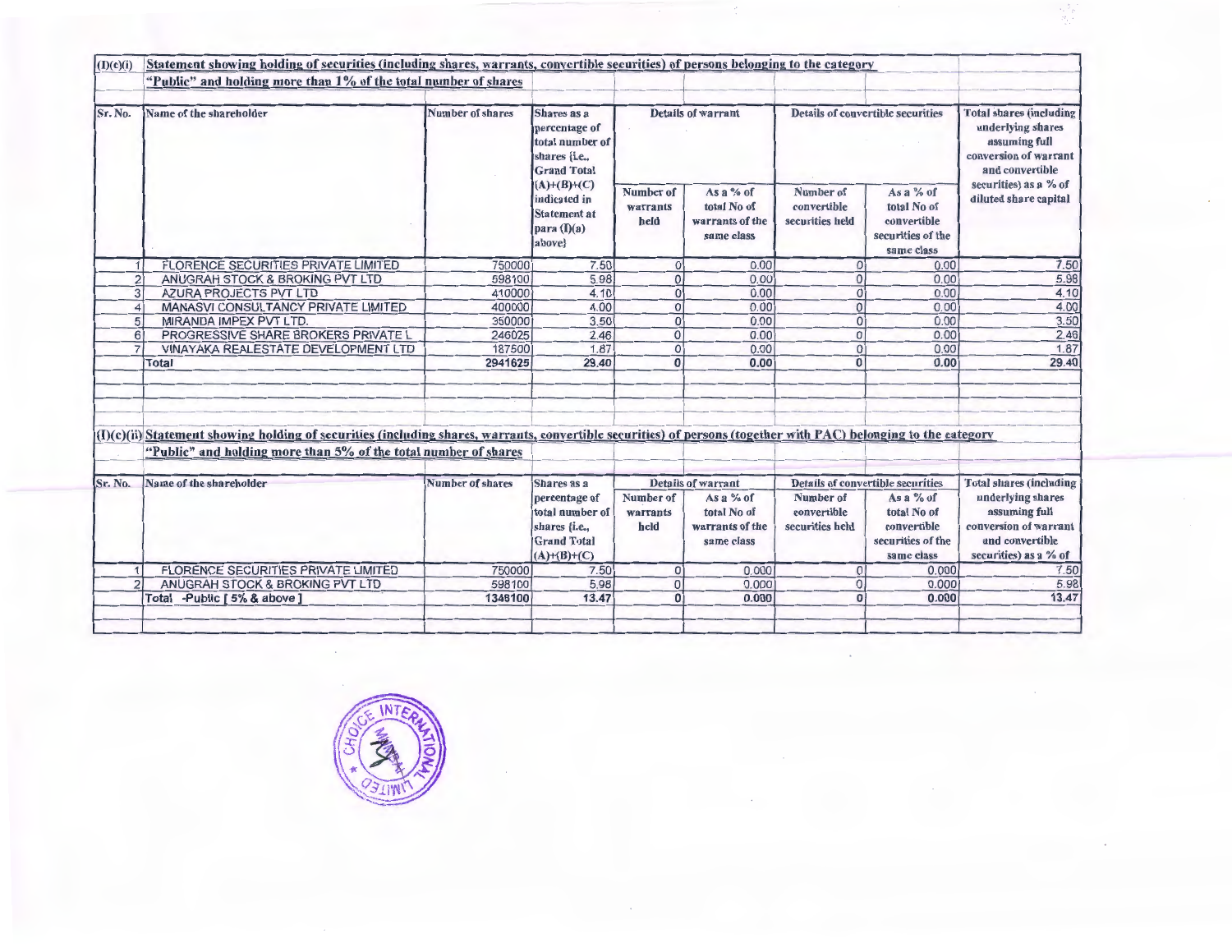# (I)(d) Statement showing details of locked-in shares

| Sr. No.        | Name of the shareholder              | Number of | Locked-in shares as<br>locked-in shares a percentage of total<br>number of shares<br>{i.e., Grand Total<br>$(A)+(B)+(C)$<br>indicated in<br><b>Statement at para</b><br>$(I)(a)$ above} | <b>Promoter/Promoter</b><br><b>Group/Public</b> |  |
|----------------|--------------------------------------|-----------|-----------------------------------------------------------------------------------------------------------------------------------------------------------------------------------------|-------------------------------------------------|--|
|                | ANIL CHOTHMAL PATODIA                | 150000    |                                                                                                                                                                                         | 1.50 Promoter                                   |  |
| $\overline{2}$ | ANIL CHOTHMAL PATODIA HUF            | 100000    |                                                                                                                                                                                         | 1.00 Promoter                                   |  |
| 3              | <b>ARCHANA ANIL PATODIA</b>          | 150000    |                                                                                                                                                                                         | 1.50 Promoter                                   |  |
| 4              | ARUNKUMAR PODDAR                     | 120000    |                                                                                                                                                                                         | 1.20 Promoter                                   |  |
| 5              | ARUNKUMAR PODDAR HUF                 | 100000    |                                                                                                                                                                                         | 1.00 Promoter                                   |  |
| 6              | <b>HEMLATA KAMAL PODDAR</b>          | 100000    |                                                                                                                                                                                         | 1.00 Promoter                                   |  |
| 7              | <b>KAMAL PODDAR</b>                  | 300000    |                                                                                                                                                                                         | 3.00 Promoter                                   |  |
| 8              | KAMAL PODDAR (HUF)                   | 100000    |                                                                                                                                                                                         | 1.00 Promoter                                   |  |
| 9              | <b>SONU PODDAR</b>                   | 100000    |                                                                                                                                                                                         | 1.00 Promoter                                   |  |
| 10             | SUNIL CHOTHMAL PATODIA               | 170000    |                                                                                                                                                                                         | 1.70 Promoter                                   |  |
| 11             | UPTON INFRASTRUCTURE PRIVATE LIMITED | 200000    |                                                                                                                                                                                         | 2.00 Promoter                                   |  |
|                | <b>Total Locked in Shares</b>        | 1590000   | 15.89                                                                                                                                                                                   |                                                 |  |